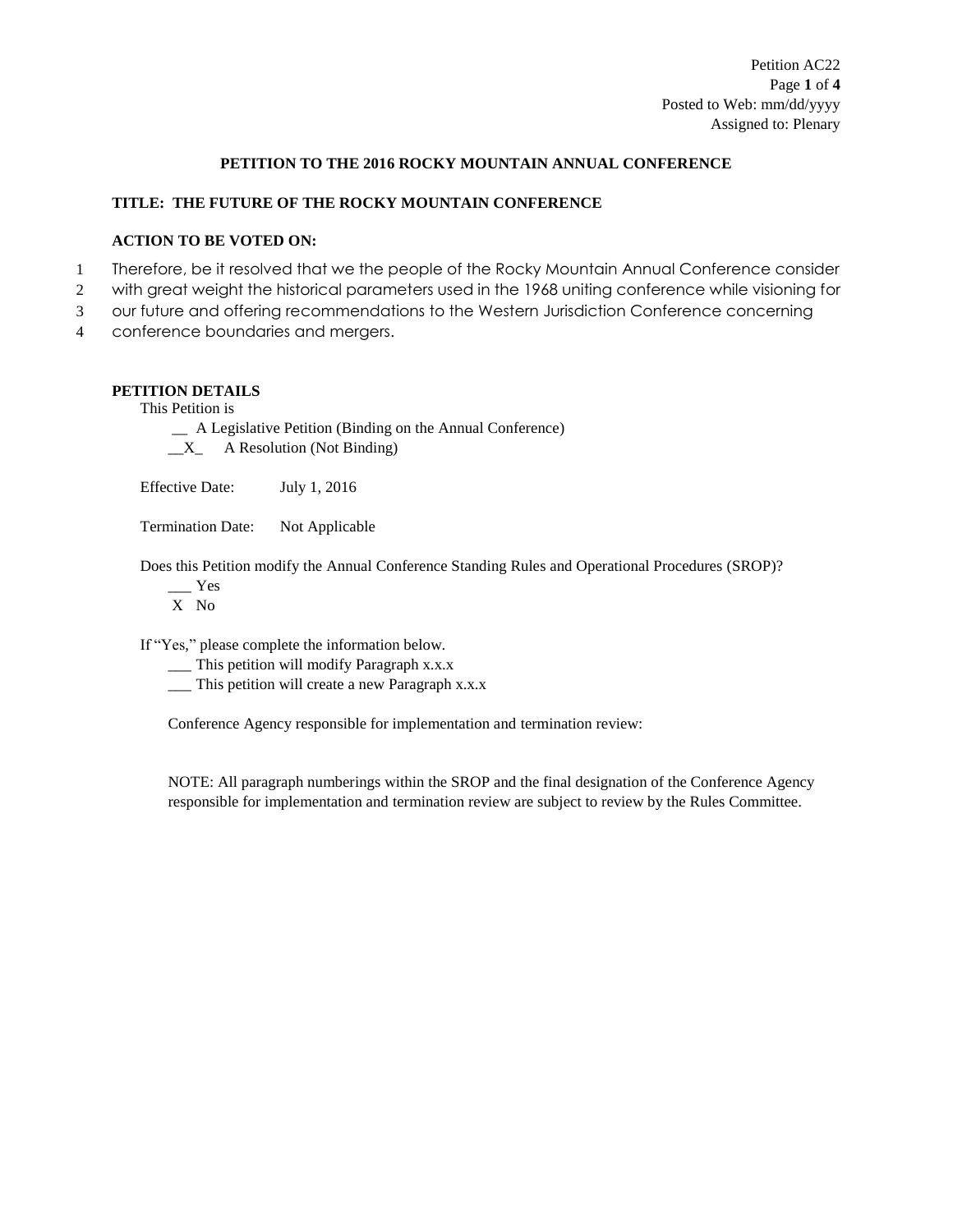# **ORIGINATOR OF THE PETITION (individual, church, or organization):**

| Jeffrey R. Babb       |
|-----------------------|
| 3969 W. Grambling Dr. |
| Denver, CO 80236      |
| babbjk@msn.com        |
| 303-935-1802          |
|                       |

# **PERSON TO PRESENT PETITION AT ANNUAL CONFERENCE:**

| Name               | Jeffrey R. Babb       |
|--------------------|-----------------------|
| Address            | 3969 W. Grambling Dr. |
| City, State, Zip   | Denver, CO 80236      |
| Email              | babbjk@msn.com        |
| Phone              | 303-935-1802          |
| Phone @ Conference | 303-815-9268          |

## **FINANCIAL IMPACT:**

Will there be any identifiable financial impact to the Conference?

\_\_\_ Yes

X No

If "Yes," please fill in the information below.

To Be Completed by the Originator of the Petition

Cost: \$

Period

\_\_\_ One Time

\_\_\_ One Year

\_\_ Multiple Years

To Be Completed by Conference Council on Finance and Administration (CFA) Review by CFA mm/dd/yyyy

Included in proposed 2016 budget

 $\_\_$  Yes  $\_\_$  No

Amount if included \$

May be considered for budgets in future years

\_\_\_ Yes  $\_\_$  No

Projected Amount \$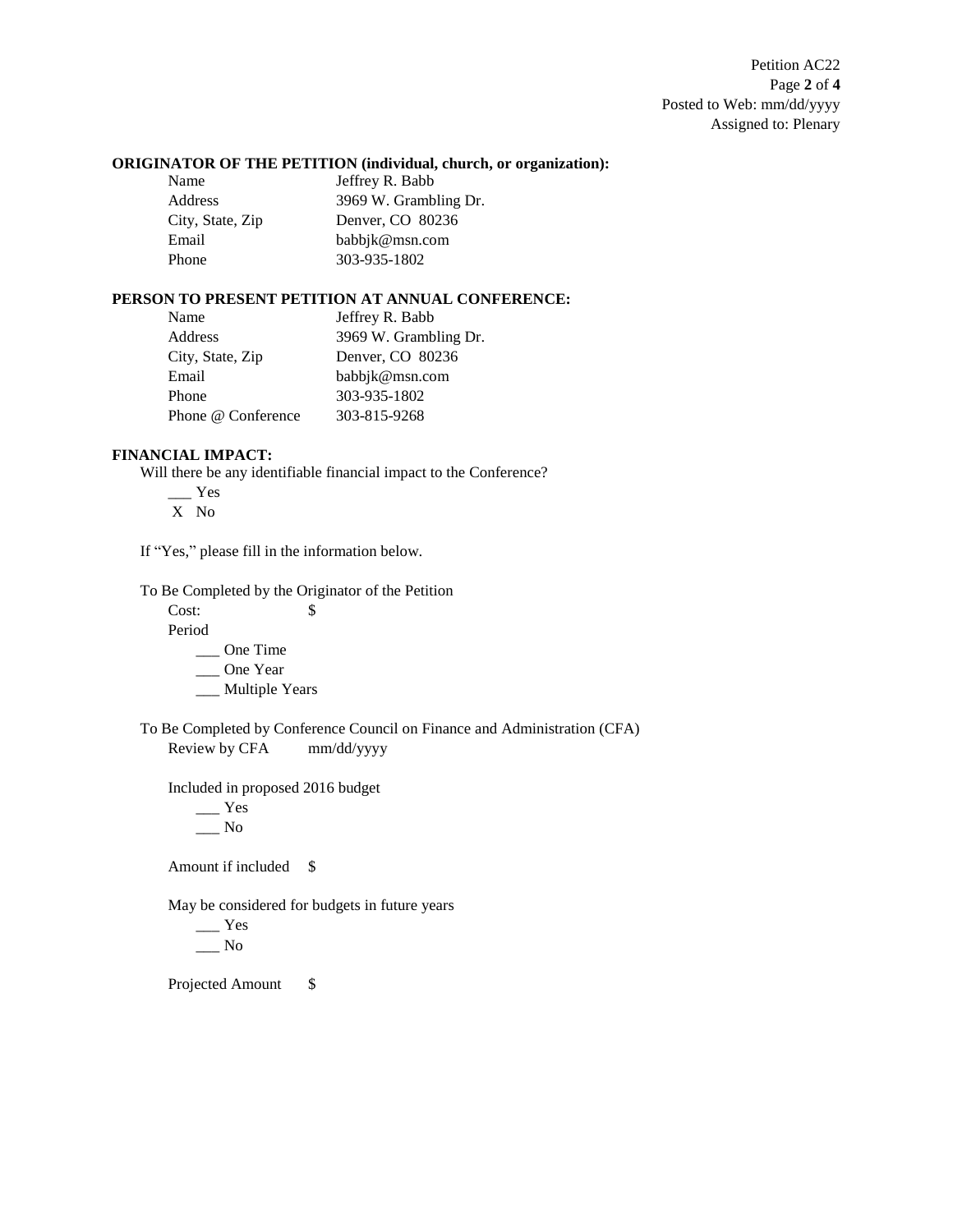Petition AC22 Page **3** of **4** Posted to Web: mm/dd/yyyy Assigned to: Plenary

Recommendation by CFA concerning funding

Reason for recommendation

#### **RATIONALE (Not debatable):**

 At the Annual Conference in 1968, with the merger of what had been five separate denominations now combined 2 into one, it was then noted that the geography had become extensive (Utah, Colorado and Wyoming) and that division would be needed. Wyoming was then split into two parts, half going to the Yellowstone Conference and half with the Rocky Mountain Conference.

 The wisdom of that Conference has proven true in these past 48 years. The geography, roads and distances have not changed. The cost of transportation and time needed to travel to events and meetings is just manageable *with the present boundaries*. If we send a mixed message of commitment for new geographic boundaries to the Jurisdictional gathering, it will imply that we are receptive to *a likely* an unmanageable future. With any merger we would also lose our name, Rocky Mountain Conference, which was first used at the Methodist Episcopal Church organizational meeting in Denver CO. July 10, 1863. (Templin, J. Alton; Breck, Allen D.; Rist, Martin (Eds). 1997. *The Methodist, Evangelical, and United Brethren Churches in the Rockes, 1850-1976.* The Rocky Mountain Conference of the United Church, pp. 7-9.)

 With the limited resources of volunteer's time and financial means today, the focus of the vision for the future sustainability of the Rocky Mountain Conference lies within the parameters of those limited historical boundaries.

Beyond these boundaries, as provided in the 1968 merger, issues of following may become critical:

### **Clergy Itineration**

- A change in Conference boundaries would change the area of clergy itineration from a three State area to a five State area. This would significantly impact the potential tensions on clergy families.
- **Clergy compensation and pensions**

 There are differences between annual conferences. Reconciling systems would be difficult and costly. Where would the resources come from for equal minimum pay for all pastors in all conferences areas after an expansion?

#### **Less participation at Annual Conference**

 Due to the significant travel time involved and the increase in personal financial costs and potential "away-from-work" employment pressures, a new vast geography will likely result in less laity and clergy participation in conference matters and leadership, less participation on boards and agencies, less face-to face-meetings.

**Distraction from Ministries**

 The building of Vital Congregations and Congregational Development will be minimalized as resources will be pulled away for years to harmonize differing geographic and historic areas.

### **Long-term Sustainability**

Geographic size matters and will result in less focus in individual conference long-term sustainability.